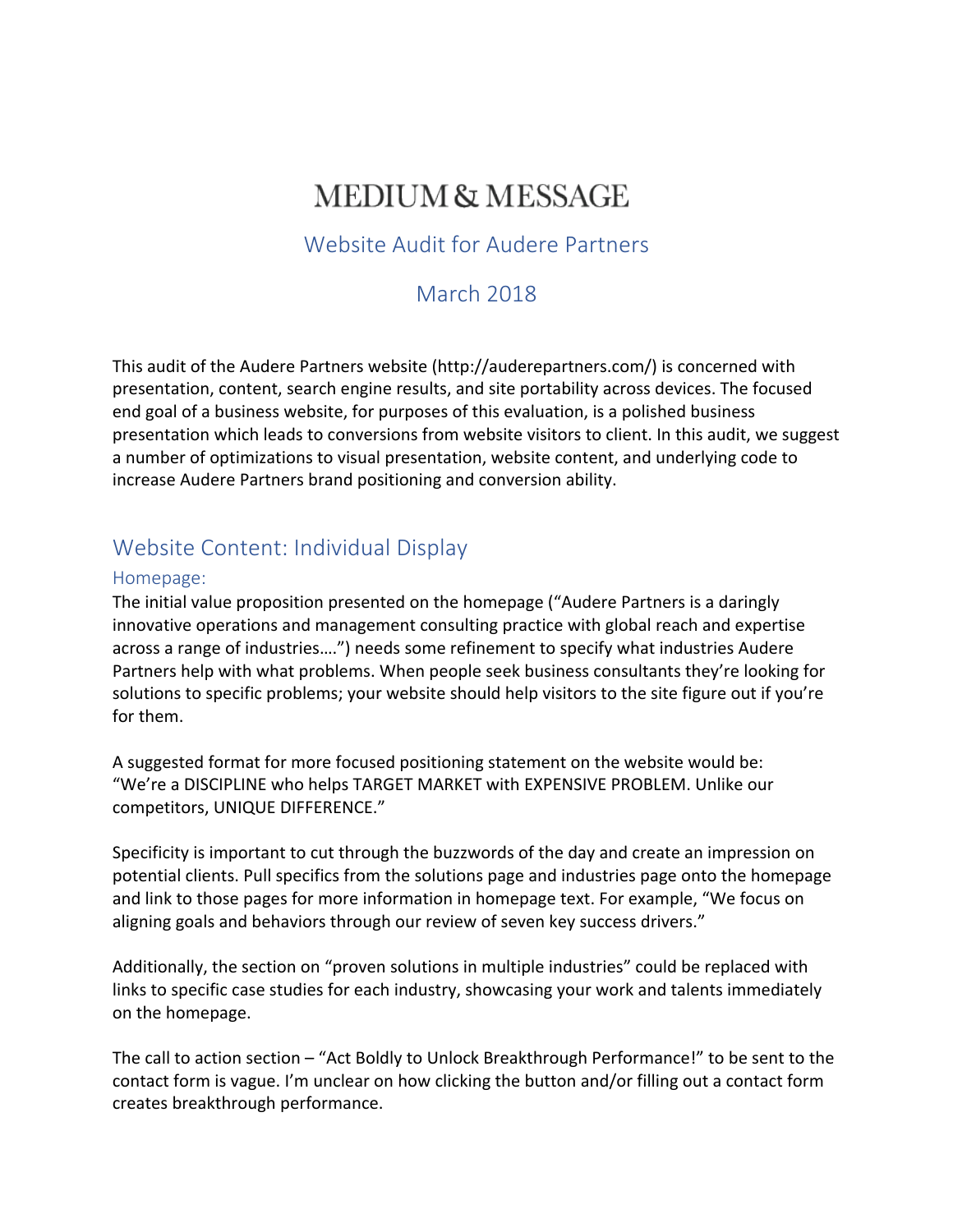Quotes from clients (the "social proof") should be featured more prominently to speak to the quality of your work.

#### Solutions page:

This page frames your work excellently. It can be improved by reducing the extraneous illustrations/stock photographs on the page to focus on substance.

#### Industries:

This page is a good jumping off point. However for maximum benefit, each case study should be text-based rather than an image that displays in a lightbox for a few reasons. The first is that lightboxes do not display well on tablets or mobile devices, rendering this content hard to read if not unreadable to visitors on those devices. More importantly, this text is not being crawled or cached by search engines (because computers can not render text from images) and so you are losing the opportunity to rank in search engine results for what is arguably the most important part of your site: displaying your actual results and methods in the key industries where you hope to gain clients. Therefore clients who search for "mining management" consultants" and various results they are seeking will not find you. Consider also adding a menu item called case studies to call more attention to this content.

This is the most important thing you could do for conversions on your site right now.

### Visual Presentation and Display:

The Audere Partners website could greatly benefit from a clearly defined style guide. Currently a mix of fonts, font styles, and font colors need cleaning up, while the 7 shades of blue, 4 shades of gray, and 3 shades of green on the homepage leads to an inconsistent brand presentation. 

Generally a neutral color palette with some primary color and a hint of secondary color create the strongest brand impression, with consistent font implementation for different uses. Headline fonts should be as dark, if not darker, than body text to help viewers skim and navigate important points.

Site footers serve an important function as secondary navigation and provide important information. This area of the site needs cleanup, with inconsistent font sizes, alignment on mobile devices. The background color of footer should be the blue in the logo, or darker. The social icons are not all sized the same, need spacing between them, and are too large. Copyright is also too large. Are you contractually bound to display the web designer credit on the site?

Images on the site need to adhere to color guidelines and be in line with the general business presentation. Right now, some of the stock images are too generic and do not work with the presentation. The blue/yellow image used for page headers and calls to action does not visually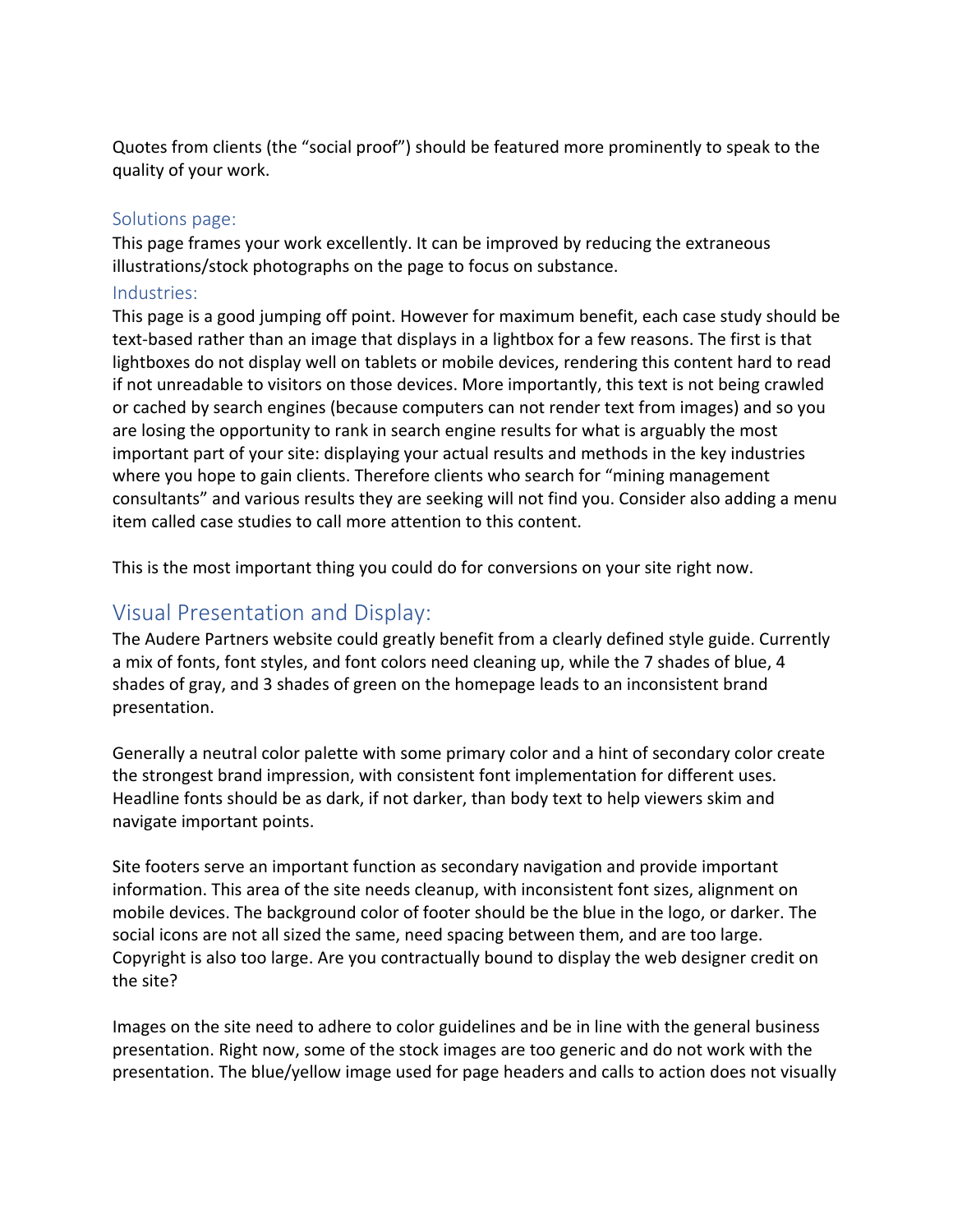go with other graphic elements on the site. We recommend replacing this or choosing a single color background.

#### Desktop view of site:

At present, the website header is too large and takes up too much valuable screen space. The logo isn't vertically centered with menu, and the top-level menu font is too large; About us shouldn't wrap onto two lines. Consider reducing font size, aligning menu to the right, and aligning menu with logo.

#### Mobile optimization needs improvement:

While the site works on tablets and smart phones, various sections are cut off in mobile views, and image and row alignments are off, leading to missing text, unclear illustrations of concepts, and an overall diminished experience. More than half of web traffic these days occurs from mobile devices, so enabling proper display for these devices enables roughly half your users to have a decent experience navigating and viewing your content.

On mobile devices and tablets, the header occupies too much of the screen and making the content hard to read for visitors. On the homepage on mobile devices, the video disappears on mobile and the first lines of Audere's positioning statement are hidden under the header. This leaves first time visitors confused and feeling like they've entered in the middle of a conversation. See screenshots below. 



**Solutions** Industries About Us-Contact

the unique challenges our clients face represent boundless opportunities for improvement. We focus on changing behaviors at all levels of client organizations to ensure that we deliver extraordinary results and a culture of breakthrough performance. As your partner, we will "Act Boldly" and challenge you to do the same! homepage on tablet. header partially



The purpose of this rotating graphic is unclear. Buzzwords do not communicate value or solutions provided to end clients.

obscures text, leading to disjointed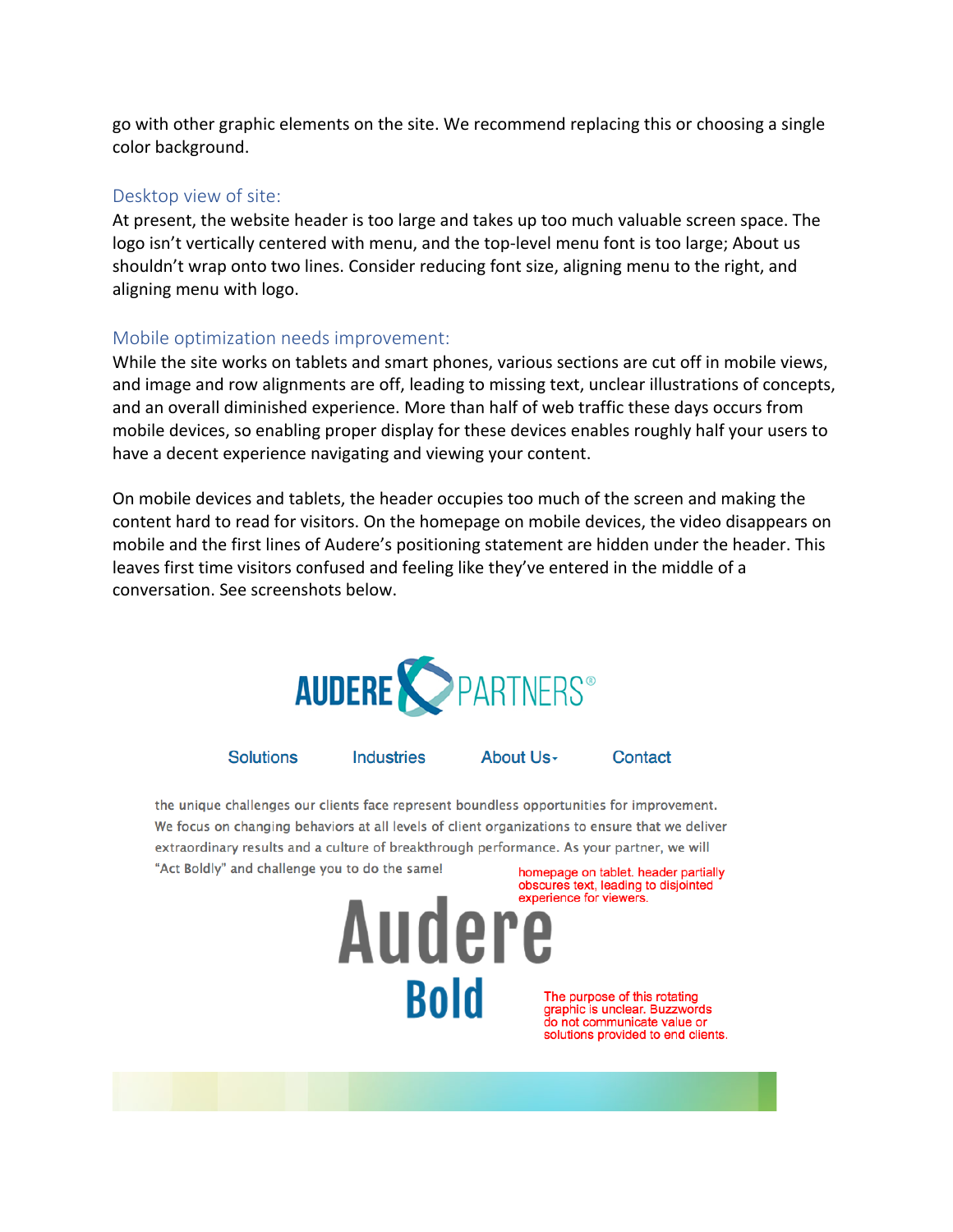





### Code and Site Optimizations:

Starting in 2017, Google began penalizing websites in their website search results that do not load securely over SSL encryption (https:// in the browser; displays a lock symbol and a "secure" badge in the browser). Using SSL encryption signals that you a) have gone through the process to verify the ownership of your site (i.e. you are who you say you are) and b) care about the data security of your firm and end users. Adding SSL encryption (a \$0-\$15 process) demonstrates your concern with these issues and will strengthen your position in search results.